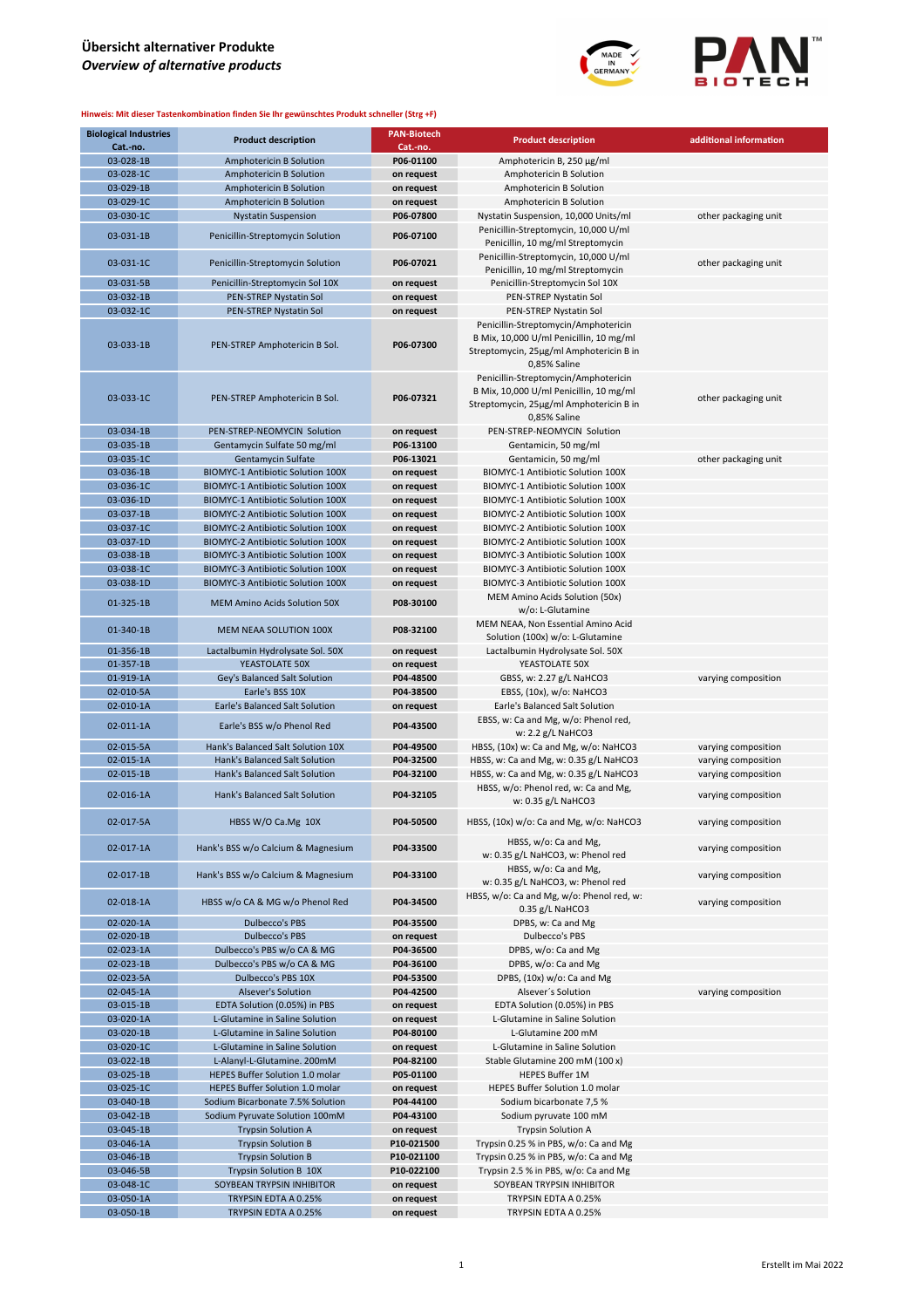

| <b>Biological Industries</b><br>Cat.-no. | <b>Product description</b>                                                     | <b>PAN-Biotech</b><br>Cat.-no. | <b>Product description</b>                                                                                 | additional information                     |
|------------------------------------------|--------------------------------------------------------------------------------|--------------------------------|------------------------------------------------------------------------------------------------------------|--------------------------------------------|
| 03-052-1A                                | TRYPSIN EDTA B 0.25%                                                           |                                | TRYPSIN EDTA B 0.25%                                                                                       |                                            |
|                                          |                                                                                | on request                     |                                                                                                            |                                            |
| 03-052-1B                                | TRYPSIN EDTA B 0.25%                                                           | on request                     | TRYPSIN EDTA B 0.25%                                                                                       |                                            |
| 03-053-1A                                | <b>TRYPSIN EDTA C</b>                                                          | P10-0235SP                     | Trypsin 0.05 %/EDTA 0.02 % in PBS,                                                                         |                                            |
|                                          |                                                                                |                                | w/o: Ca and Mg, w: Phenol red                                                                              |                                            |
| 03-053-1B                                | <b>TRYPSIN EDTA C</b>                                                          | P10-0231SP                     | Trypsin 0.05 %/EDTA 0.02 % in PBS,                                                                         |                                            |
|                                          |                                                                                |                                | w/o: Ca and Mg, w: Phenol red                                                                              |                                            |
| 03-054-1A                                | TRYPSIN EDTA EDTA 0.02%                                                        | on request                     | TRYPSIN EDTA EDTA 0.02%                                                                                    |                                            |
| 03-054-1B                                | TRYPSIN-EDTA C W/O P.R                                                         | on request                     | TRYPSIN-EDTA C W/O P.R                                                                                     |                                            |
| 03-055-1A                                | WATER 500ML                                                                    | P04-991500                     | Sterile water, for cell culture                                                                            |                                            |
| 03-085-1B                                | HT SUPPLEMENT 50X                                                              | P07-01100                      | HT Supplement (50x)                                                                                        | varying composition                        |
| 03-090-1-01                              | FIBRONECTIN (Bovine) 1MG/ML                                                    | on request                     | FIBRONECTIN (Bovine) 1MG/ML                                                                                |                                            |
| 03-090-1-05                              | FIBRONECTIN (Bovine) 1MG/ML                                                    | on request                     | FIBRONECTIN (Bovine) 1MG/ML                                                                                |                                            |
| 03-102-1B                                | TRYPAN BLUE SOL.                                                               | P08-34100                      | Trypan blue 0.4 % solution                                                                                 | PAN: 0.4 %<br>Biological Industries: 0.5 % |
| 01-050-1A                                | Dulbecco Modified Eagle Medium                                                 | P04-01500                      | DMEM, w: 1.0 g/L Glucose, w/o:<br>L-Glutamine, w: Sodium pyruvate,<br>w: $3.7 g/L$ NaHCO3                  |                                            |
| 01-052-1A                                | DMEM H.G W.4MMOLE GLUTAMINE                                                    | P04-03550                      | DMEM, w: 4.5 g/L Glucose, w:<br>L-Glutamine, w/o: Sodium pyruvate,<br>w: 3.7 g/L NaHCO3                    |                                            |
| 01-053-1A                                | DMEM HG W/O PHENOL RED                                                         | P04-01161                      | DMEM, w: 4.5 g/L Glucose, w/o:<br>L-Glutamine, w/o: Sodium pyruvate,<br>w/o: Phenol red, w: 3.7 g/L NaHCO3 |                                            |
| 01-055-1A                                | <b>Dulbecco Modified Eagle Medium</b>                                          | P04-03500                      | DMEM, w: 4.5 g/L Glucose, w/o:<br>L-Glutamine, w/o: Sodium pyruvate,<br>w: $3.7 g/L$ NaHCO3                |                                            |
| 01-055-4A                                | DMEM HIGH GLUCOSE 5X                                                           | on request                     | DMEM HIGH GLUCOSE 5X                                                                                       |                                            |
| 01-055-9A                                | <b>DMEM HIGH GLUCOSE 2X</b>                                                    | on request                     | DMEM HIGH GLUCOSE 2X                                                                                       |                                            |
| 01-056-1A                                | DMEM H.G W. STABLE GLUTAMINE                                                   | P04-04500                      | DMEM, w: 4.5 g/L Glucose, w:<br>stable Glutamine, w/o: Sodium pyruvate,<br>w: 3.7 g/L NaHCO3               |                                            |
| 01-057-1A                                | DMEM HG W/O GLUCOSE                                                            | P04-01548S1                    | DMEM, w/o: Glucose, w/o:<br>L-Glutamine, w/o: Sodium pyruvate,<br>w/o: HEPES, w: 3.7 g/L NaHCO3            |                                            |
| 01-060-1A                                | <b>GLASGOW MEM</b>                                                             | P04-95500                      | Glasgow MEM (BHK 21), w:<br>L-Glutamine, w/o: Tryptose Phosphate,<br>w: 2.75 g/L NaHCO3                    |                                            |
| 01-170-1A                                | DMEM F-12 (1:1) WITH HEPES                                                     | P04-41550                      | DMEM/F12 (1:1), w/o: L-Glutamine,<br>w: 15 mM HEPES, w: 1.2 g/L NaHCO3                                     |                                            |
| 11-050-1G                                | DMEM-LG With Sod. Pyruvate                                                     | on request                     | DMEM-LG With Sod. Pyruvate                                                                                 |                                            |
| 11-050-1K                                | DMEM-LG With Sod. Pyruvate                                                     | on request                     | DMEM-LG With Sod. Pyruvate                                                                                 |                                            |
| 11-055-1G                                | DMEM-HG w GLU W/O Sod. Pyruvate                                                | on request                     | DMEM-HG w GLU W/O Sod. Pyruvate                                                                            |                                            |
| 11-055-1K                                | DMEM-HG w GLU W/O Sod. Pyruvate                                                | on request                     | DMEM-HG w GLU W/O Sod. Pyruvate                                                                            |                                            |
| 11-055-1N                                | DMEM-HG w GLU w/o SOD PYRUVATE                                                 | P03-0750                       | DMEM, w: 4.5 g/L Glucose, w:<br>L-Glutamine, w/o: Sodium pyruvate,<br>w/o: NaHCO3, Powder                  |                                            |
| 11-055-1M                                | DMEM-HG w GLU w/o SOD PYRUVATE                                                 | P03-0710                       | DMEM, w: 4.5 g/L Glucose, w:<br>L-Glutamine, w/o: Sodium pyruvate,<br>w/o: NaHCO3, Powder                  |                                            |
| 11-170-1N                                | DMEM/F-12(1:1)                                                                 | P03-6150                       | DMEM/F12 (1:1), w: L-Glutamine, w:<br>15 mM HEPES, w/o: NaHCO3, Powder                                     |                                            |
| 11-170-1M                                | $DMEM/F-12(1:1)$                                                               | P03-6110                       | DMEM/F12 (1:1), w: L-Glutamine, w:                                                                         |                                            |
|                                          | DMEM LG W/O PHENOL RED 500ML                                                   |                                | 15 mM HEPES, w/o: NaHCO3, Powder                                                                           |                                            |
| 06-1050-01-1A                            |                                                                                | on request                     | DMEM LG W/O PHENOL RED 500ML                                                                               |                                            |
| 06-1052-12-1A<br>06-1052-15-1A           | DMEM H.G with Sod.Pyr. w/o Leu, Ile, Val<br>DMEM H.G WITH GLUTAMINE W/O SERINE | on request<br>on request       | DMEM H.G with Sod.Pyr. w/o Leu, Ile, Val<br>DMEM H.G WITH GLUTAMINE W/O SERINE                             |                                            |
| 06-1052-17-1A                            | DMEM H.G WITH Gln W/O Thiamine HCl                                             | on request                     | DMEM H.G WITH Gln W/O Thiamine HCl                                                                         |                                            |
| 06-1170-34-1A                            | DMEM/F-12 (HAM)1:1 WITH L-GLUTAMINE                                            | on request                     | DMEM/F-12 (HAM)1:1 WITH L-GLUTAMINE                                                                        |                                            |
| 06-1170-89-1A                            | MOD. DMEM F12 W/O Glc, HEPES, F.A,<br>NaPyr                                    | on request                     | MOD. DMEM F12 W/O Glc, HEPES, F.A, NaPyr                                                                   |                                            |
| 16-1055-74-1N                            | DMEM-HG W.GLUTAMINE<br>W/O PHENOL RED                                          | on request                     | DMEM-HG W.GLUTAMINE<br>W/O PHENOL RED                                                                      |                                            |
| $01 - 100 - 1A$                          | RPMI 1640 with L-Glutamine                                                     | P04-16500                      | RPMI 1640, w: L-Glutamine,<br>w: 2.0 g/L NaHCO3                                                            |                                            |
| $01-100-1B$                              | RPMI 1640 with L-Glutamine                                                     | P04-16100                      | RPMI 1640, w: L-Glutamine,<br>w: 2.0 g/L NaHCO3                                                            |                                            |
| $01-101-1A$                              | RPMI1640 W/O GLUCOSE                                                           | P04-17550                      | RPMI 1640, w/o: L-Glutamine,<br>w/o: Glucose, w: 2.0 g/L NaHCO3                                            |                                            |
| $01-103-1A$                              | RPMI Medium 1640 w/o Phenol Red                                                | P04-16516                      | RPMI 1640, w/o: L-Glutamine,<br>w/o: Phenol red, w: 2.0 g/L NaHCO3                                         |                                            |
| 01-104-1A                                | RPMI Medium 1640 w/o Glutamine                                                 | P04-17500                      | RPMI 1640, w/o: L-Glutamine,<br>w: $2.0$ g/L NaHCO3                                                        |                                            |
| $01 - 104 - 1B$                          | RPMI Medium 1640 w/o Glutamine                                                 | P04-17100                      | RPMI 1640, w/o: L-Glutamine,<br>w: 2.0 g/L NaHCO3                                                          |                                            |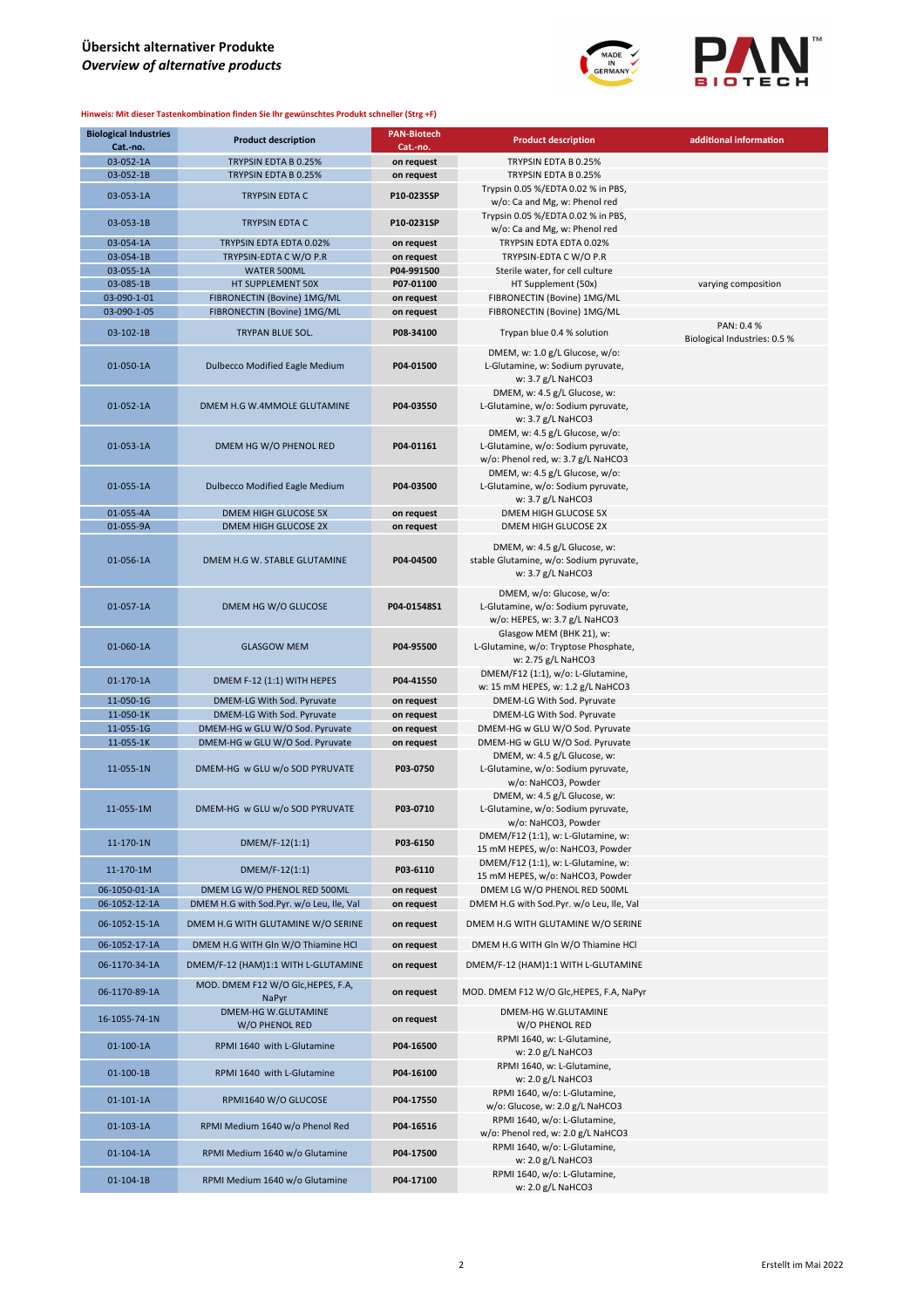

| <b>Biological Industries</b><br>Cat.-no. | <b>Product description</b>                                | <b>PAN-Biotech</b><br>Cat.-no. | <b>Product description</b>                                                                                 | additional information |
|------------------------------------------|-----------------------------------------------------------|--------------------------------|------------------------------------------------------------------------------------------------------------|------------------------|
| 01-106-1A                                | RPMI 1640 W. HEPES                                        | P04-22550                      | RPMI 1640, w: L-Glutamine, w:<br>25 mM HEPES, w: 2.0 g/L NaHCO3                                            |                        |
| 01-106-1B                                | RPMI 1640 W. HEPES                                        | on request                     | RPMI 1640 W. HEPES                                                                                         |                        |
| 16-1103-01-1N                            | RPMI W.GLUTAMINE W/O PHENOL RED                           | on request                     | RPMI W.GLUTAMINE W/O PHENOL RED                                                                            |                        |
| 01-025-1A                                | MEM Eagle (Earle's)                                       | P04-08050                      | MEM Eagle w: EBSS, w/o: L-Glutamine,<br>w: 2.2 g/L NaHCO3                                                  |                        |
| 01-025-1B                                | <b>MEM Eagle (Earle's)</b>                                | on request                     | MEM Eagle (Earle's)                                                                                        |                        |
| 01-025-5A                                | MEM Eagle (Earle's) 10X                                   | P04-09051                      | MEM Eagle (10X) w: EBSS, w/o:<br>L-Glutamine, w/o: NaHCO3                                                  |                        |
| 01-040-1A                                | MEM (Earle's) with NEAA                                   | P04-08509                      | MEM Eagle w: EBSS, w/o: L-Glutamine,<br>w: NEAA, w: 2.2 g/L NaHCO3                                         |                        |
| 01-042-1A                                | Minimum Essential Medium-Alpha                            | P04-21060                      | Alpha MEM Eagle, w: L-Glutamine,<br>w/o: Ribonucleosides, w/o:<br>Deoxyribonucleosides, w: 2.2 g/L NaHCO3  |                        |
| 01-043-1A                                | Minimum Essential Medium Alpha                            | on request                     | Minimum Essential Medium Alpha                                                                             |                        |
| 01-045-1A                                | <b>MEM</b> for Suspensions                                | on request                     | <b>MEM</b> for Suspensions                                                                                 |                        |
| 11-025-1N                                | <b>MEM-E Earle's</b>                                      | P03-2750                       | MEM Eagle w: EBSS, w: L-Glutamine,<br>w/o: NaHCO3, Powder                                                  |                        |
| 11-025-1K                                | MEM-E Earle's w glut w/o Sod Bic                          | P03-2701                       | MEM Eagle w: EBSS, w: L-Glutamine,<br>w/o: NaHCO3, Powder                                                  |                        |
| 11-040-1N                                | <b>MEM-E with NEAA</b>                                    | P03-2950                       | MEM Eagle w: EBSS, w: L-Glutamine,<br>w: NEAA, w/o: NaHCO3, Powder                                         |                        |
| 11-040-1K                                | <b>MEM-E with NEAA</b>                                    | on request                     | MEM-E with NEAA                                                                                            |                        |
|                                          |                                                           |                                |                                                                                                            |                        |
| 11-042-1N                                | MEM ALPHA W/O Nucleosides & Ribonucl                      | P03-2350                       | Alpha MEM Eagle, w: L-Glutamine,<br>w/o: Ribonucleosides, w/o:<br>Deoxyribonucleosides, w/o:NaHCO3, Powder |                        |
| 11-044-1N                                | 1EM ALPHA WITH RIBONUCLEOSIDES AND DEOX                   | P03-2550                       | Alpha MEM Eagle, w: L-Glutamine,<br>w: Ribonucleosides, w: Deoxyribonucleosides,<br>w/o: NaHCO3, Powder    |                        |
| 06-1025-25-1A                            | MEM-EAGLE W. HEPES                                        | on request                     | MEM-EAGLE W. HEPES                                                                                         |                        |
| 06-1025-37-1A                            | MEM Eagle (Earle's) w/o niacinamide                       | on request                     | MEM Eagle (Earle's) w/o niacinamide                                                                        |                        |
| 06-1042-03-1A                            | MEM ALPHA LG W/O PH.RED                                   | on request                     | MEM ALPHA LG W/O PH.RED                                                                                    |                        |
| 01-015-5A                                | Basal Medium Eagle (Earle's) 10X                          | on request                     | Basal Medium Eagle (Earle's) 10X                                                                           |                        |
| 01-058-1A                                | <b>Iscove's Modified Dulbecco Medium</b>                  | P04-20150                      | IMDM, w: L-Glutamine, w: 25 mM HEPES, w:<br>3.024 g/L NaHCO3                                               |                        |
| 01-059-1A                                | MODIFIED MCDB-153                                         | on request                     | MODIFIED MCDB-153                                                                                          |                        |
| 01-075-1A                                | McCoy's 5A Medium (Modified)                              | P04-05500                      | McCoy's 5A Medium (modified),<br>w: L-Glutamine, w: 2.2 g/L NaHCO3                                         |                        |
| 01-080-1A                                | Medium M-199 (Earle's)                                    | P04-07050                      | M199 w: EBSS, w: L-Glutamine,<br>w: $2.2$ g/L NaHCO3                                                       |                        |
| 01-085-1A                                | Medium M-199 (Hank's)                                     | on request                     | Medium M-199 (Hank's)                                                                                      |                        |
| 01-090-1A                                | Nutrient Mixture F-10 (Ham)                               | P04-12500                      | Ham's F10 Medium, w: L-Glutamine,                                                                          |                        |
| 01-090-1B                                | Nutrient Mixture F-10 (Ham)                               | on request                     | w: 1.2 g/L NaHCO3<br>Nutrient Mixture F-10 (Ham)                                                           |                        |
| 01-095-1A                                | Nutrient Mixture F-12 (Ham)                               | P04-14500                      | Ham's F12 Medium, w: L-Glutamine,                                                                          |                        |
|                                          |                                                           |                                | w: 1.176 g/L NaHCO3<br>Leibovitz's L-15 Medium, w: L-Glutamine, w/o:                                       |                        |
| 01-115-1A                                | LEIBOVITZ L-15 MEDIUM                                     | P04-27500                      | NaHCO3<br>Schneider's Drosophila Medium,                                                                   |                        |
| 01-150-1A                                | Schneider's Drosophila Medium                             | P04-91500                      | w: L-Glutamine, w: 0.4 g/L NaHCO3                                                                          |                        |
| 01-155-1A                                | Grace's Insect Medium                                     | P04-82500                      | Grace's Insect Medium, w: L-Glutamine, w:<br>$0.35$ g/L NaHCO3                                             |                        |
| $01-171-1A$                              | MOUSE ES BASAL MEDIUM                                     | on request                     | MOUSE ES BASAL MEDIUM                                                                                      |                        |
| 01-944-1B<br>$01-110-1A$                 | 0.1% GELATIN SOLUTION 100ML<br>Waymouth's MB 752/1 Medium | P06-20410<br>P04-28500         | Gelatine solution 0,1 % in PBS<br>Waymouth's MB 752/1 Medium,                                              |                        |
|                                          |                                                           |                                | w: L-Glutamine, w: 2.24 g/L NaHCO3                                                                         |                        |
| 01-821-1A                                | <b>CMRL-1066</b>                                          | on request                     | CMRL-1066                                                                                                  |                        |
| 01-862-1B<br>01-996-1A                   | EDTA 0.5M 100ML<br>ACL-4 MEDIUM RPMI BASED WITH GLUTA     | on request<br>on request       | EDTA 0.5M 100ML<br>ACL-4 MEDIUM RPMI BASED WITH GLUTA                                                      |                        |
| 06-1095-13-1A                            | F-12(HAM) W/O GLUTAMINE 500ML                             | on request                     | F-12(HAM) W/O GLUTAMINE 500ML                                                                              |                        |
| 06-1828-01-1A                            | MODIFIED MCDB 170                                         | on request                     | MODIFIED MCDB 170                                                                                          |                        |
| 06-1832-06-1A                            | MCDB 131 w/o L-Glutamine                                  | on request                     | MCDB 131 w/o L-Glutamine                                                                                   |                        |
| 11-058-1N                                | ISCOVE'S MODIFIED DULBECCO MEDIUM                         | P03-1450                       | IMDM, w: L-Glutamine, w: 25 mM HEPES,<br>w/o: NaHCO3, Powder                                               |                        |
| 11-058-1G                                | ISCOVE'S MODIFIED DULBECCO MEDIUM                         | on request                     | ISCOVE'S MODIFIED DULBECCO MEDIUM                                                                          |                        |
| 11-075-1N                                | McCOY'S 5A MEDIUM (MODIFIED)                              | P03-1750                       | McCoy's 5A Medium (modified),<br>w: L-Glutamine, w/o: NaHCO3, Powder                                       |                        |
| 11-080-1N                                | M-199 Earle's                                             | P03-1950                       | M199 w: EBSS, w: L-Glutamine,<br>w/o: NaHCO3, Powder                                                       |                        |
| 11-090-1M                                | NUTRIENT MEDIUM F-10(HAM)                                 | P03-3910                       | Ham's F10 Medium, w: L-Glutamine,<br>w/o: NaHCO3, Powder                                                   |                        |
| 11-095-1M                                | NUTRIENT MEDIUM F-12(HAM)                                 | P03-4110                       | Ham's F12 Medium, w: L-Glutamine,<br>w/o: NaHCO3, Powder                                                   |                        |
| 11-223-1N                                | DULBECCOS PHOSPHATE BUFFERED SALINE                       | P04-36050P                     | DPBS, w/o: Ca and Mg, Powder                                                                               |                        |
| 11-223-1M                                | DULBECCOS PHOSPHATE BUFFERED SALINE                       | P04-36010P                     | DPBS, w/o: Ca and Mg, Powder                                                                               |                        |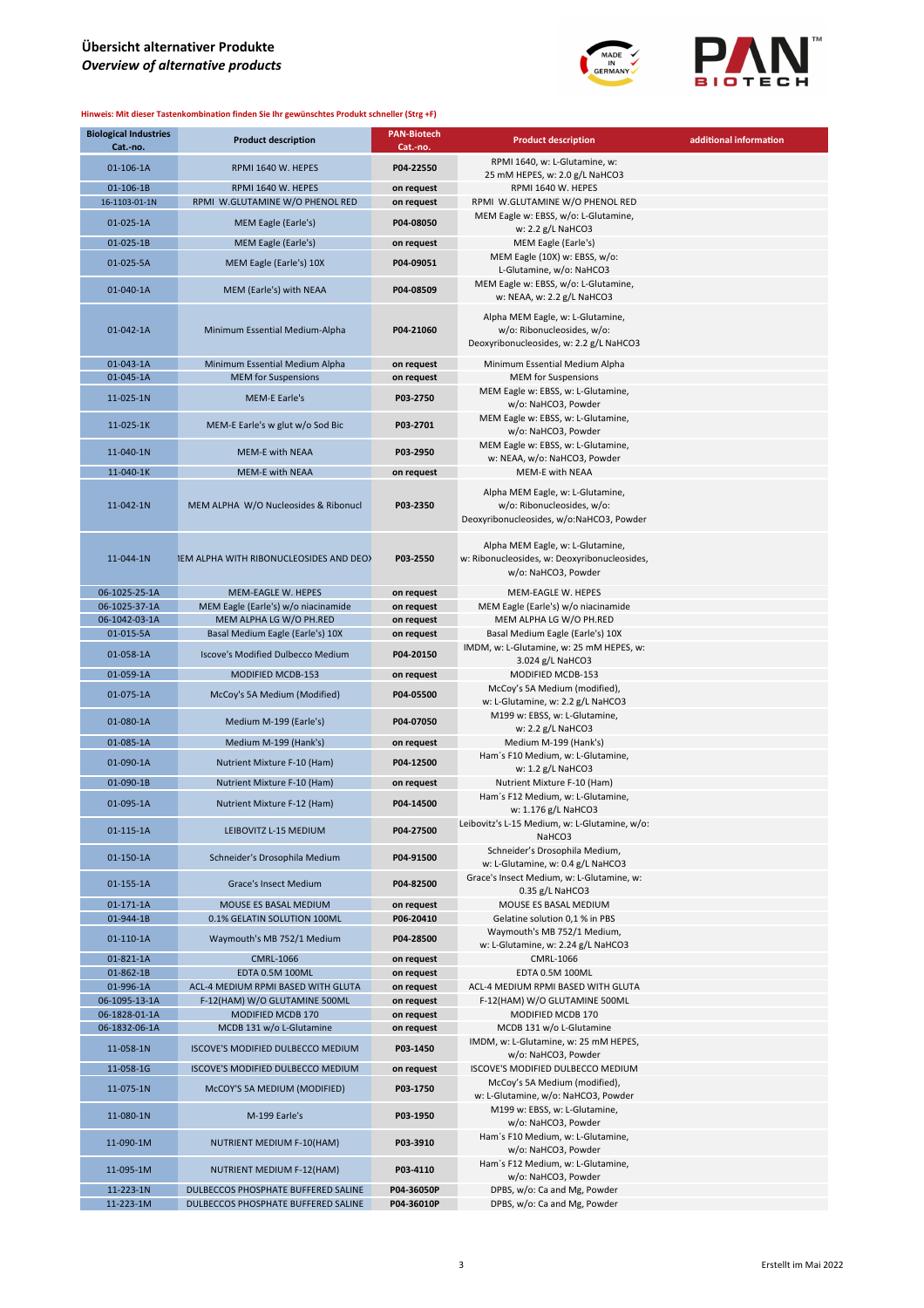

| <b>Biological Industries</b><br>Cat.-no. | <b>Product description</b>                                               | <b>PAN-Biotech</b><br>Cat.-no. | <b>Product description</b>                                                                  | additional information                           |
|------------------------------------------|--------------------------------------------------------------------------|--------------------------------|---------------------------------------------------------------------------------------------|--------------------------------------------------|
| 11-223-1G                                | DULBECCO'S PHOSPHATE BUFFERED SALINE                                     | P04-36005P                     | DPBS, w/o: Ca and Mg, Powder                                                                |                                                  |
| 11-223-1K                                | DULBECCO'S PHOSPHATE BUFFERED SALINE                                     | on request                     | DULBECCO'S PHOSPHATE BUFFERED SALINE                                                        |                                                  |
| 20-700-20                                | EZ-PCR MYCOPLASMA DETECTION KIT                                          | on request                     | EZ-PCR MYCOPLASMA DETECTION KIT                                                             |                                                  |
| 01-867-1B                                | AQUAGUARD-1 Solution                                                     | on request                     | AQUAGUARD-1 Solution                                                                        |                                                  |
| 06-1916-01-1A                            | Diluted AQUAGUARD-2 Solution                                             | on request                     | Diluted AQUAGUARD-2 Solution                                                                |                                                  |
| 01-916-1A                                | <b>AQUAGUARD-2 Solution</b>                                              | on request                     | AQUAGUARD-2 Solution                                                                        |                                                  |
| 01-916-1E                                | AQUAGUARD-2 Solution                                                     | on request                     | AQUAGUARD-2 Solution                                                                        |                                                  |
| IC-110100-G                              | Pharmacidal                                                              | on request                     | Pharmacidal                                                                                 |                                                  |
| IC-110100                                | Pharmacidal                                                              | on request                     | Pharmacidal                                                                                 |                                                  |
| IC-110100-L                              | Pharmacidal                                                              | on request                     | Pharmacidal                                                                                 |                                                  |
| IC-110100-B                              | Pharmacidal                                                              | on request                     | Pharmacidal                                                                                 |                                                  |
| 20-300-1000                              | <b>CELL PROLIFERATION KIT</b>                                            | on request                     | <b>CELL PROLIFERATION KIT</b>                                                               |                                                  |
| 20-500-1000                              | <b>EZ ECL KIT</b>                                                        | on request                     | <b>EZ ECL KIT</b>                                                                           |                                                  |
| 20-500-500                               | <b>EZ ECL KIT</b>                                                        | on request                     | <b>EZ ECL KIT</b>                                                                           |                                                  |
| 20-500-120                               | <b>EZ ECL KIT</b>                                                        | on request                     | <b>EZ ECL KIT</b>                                                                           |                                                  |
| 01-934-1A                                | <b>NA CITRATE 0.8%</b>                                                   | on request                     | NA CITRATE 0.8%                                                                             |                                                  |
| 03-051-5B                                | TRYPSIN-EDTA C X10 IN SALINE                                             | P10-025100                     | (10x) Trypsin 0.5 %/5.3 mM EDTA 4Na,<br>in 0,85 % saline                                    | PAN: EDTA 4Na<br>Biological Industries: EDTA 2Na |
| 03-051-5C                                | TRYPSIN-EDTA C X10 IN SALINE                                             | on request                     | TRYPSIN-EDTA C X10 IN SALINE                                                                |                                                  |
| 12-003-1C                                | <b>COLCHICINE SOLUTION</b>                                               | on request                     | <b>COLCHICINE SOLUTION</b>                                                                  |                                                  |
| 12-004-1D                                | <b>COLCEMID SOLUTION</b>                                                 | P07-91010                      | Demecolcine solution 10 µg/ml                                                               |                                                  |
| 12-005-1A                                | POTAS.-CHLOR. SOL.0.075M                                                 | on request                     | POTAS.-CHLOR. SOL.0.075M                                                                    |                                                  |
| 12-005-1B                                | POTAS.-CHLOR. SOL.0.075M                                                 | P04-52100                      | KCl-Solution 0.075 M (hypotonic)                                                            |                                                  |
| 12-008-60                                | <b>CELL SYNCHRONIZATION KIT</b>                                          | on request                     | <b>CELL SYNCHRONIZATION KIT</b>                                                             |                                                  |
| 12-009-1A                                | PHA-M LIQUID                                                             | on request                     | PHA-M LIQUID                                                                                |                                                  |
| 12-009-1H                                | PHA-M LIQUID                                                             | on request                     | PHA-M LIQUID                                                                                |                                                  |
| 01-198-1A                                | BIO-PB Karyotyping Medium w/o PHA-M                                      | on request                     | BIO-PB Karyotyping Medium w/o PHA-M                                                         |                                                  |
| 01-198-1B                                | BIO-PB Karyotyping Medium w/o PHA-M                                      | on request                     | BIO-PB Karyotyping Medium w/o PHA-M                                                         |                                                  |
|                                          |                                                                          |                                | Marrowpan, Complete Medium for Bone                                                         |                                                  |
| 01-199-1A                                | <b>BIO-MARROW Karyotyping Medium</b>                                     | P04-70250                      | <b>Marrow Cells</b><br>Marrowpan, Complete Medium for Bone                                  |                                                  |
| 01-199-1B                                | <b>BIO-MARROW Karyotyping Medium</b>                                     | P04-70200                      | <b>Marrow Cells</b>                                                                         |                                                  |
| 01-200-1A                                | <b>BIO-HEMATO Cell Karyotyping Medium</b>                                | on request                     | <b>BIO-HEMATO Cell Karyotyping Medium</b>                                                   |                                                  |
| 01-200-1B                                | <b>BIO-HEMATO Cell Karyotyping Medium</b>                                | on request                     | BIO-HEMATO Cell Karyotyping Medium                                                          |                                                  |
| 01-201-1A                                | BIO-PB Karyotyping Med. w. PHA-M                                         | P04-710701                     | Panserin 701, Serum-free medium for<br>Lymphocytes, w: L-Glutamine, w: PHA-L                |                                                  |
| 01-201-1B                                | BIO-PB Karyotyping Medium w. PHA-M                                       | P04-710701M                    | Panserin 701, Serum-free medium for<br>Lymphocytes, w: L-Glutamine, w: PHA-L                |                                                  |
| 01-190-1A                                | BIO-AMF-1 Basal Medium                                                   | on request                     | BIO-AMF-1 Basal Medium                                                                      |                                                  |
| 01-192-1E                                | <b>BIO-AMF-1 Supplement</b>                                              | on request                     | BIO-AMF-1 Supplement                                                                        |                                                  |
| 01-190-1B                                | <b>BIO-AMF-1 Basal Medium</b>                                            | on request                     | BIO-AMF-1 Basal Medium                                                                      |                                                  |
| 01-192-1D                                | <b>BIO-AMF-1 Supplement</b>                                              | on request                     | BIO-AMF-1 Supplement                                                                        |                                                  |
| 01-194-1A                                | BIO-AMF-2 Complete Medium                                                | P04-70500                      | BIO-AMF-2 Complete Medium                                                                   |                                                  |
| 01-194-1B                                | <b>BIO-AMF-2 Complete Medium</b>                                         | P04-70100                      | BIO-AMF-2 Complete Medium                                                                   |                                                  |
| 01-196-1A                                | BIO-AMF-3 Complete Medium                                                | on request                     | BIO-AMF-3 Complete Medium                                                                   |                                                  |
| 01-196-1B<br>$03-071-1B$                 | BIO-AMF-3 Complete Medium<br><b>CELL DISSOCIATION SOL.-NON ENZYMATIC</b> | on request<br>on request       | BIO-AMF-3 Complete Medium<br>CELL DISSOCIATION SOL.-NON ENZYMATIC                           |                                                  |
|                                          |                                                                          |                                | ISF-1 Medium for Hybridoma, w:                                                              |                                                  |
| 05-010-1A                                | DCCM-1                                                                   | P04-995961                     | stable Glutamine, w: Insulin human,<br>w: 2.438 g/L NaHCO3                                  |                                                  |
| 05-060-1A                                | BIO-MPM-1                                                                | on request                     | BIO-MPM-1                                                                                   |                                                  |
| 05-080-1A                                | <b>BIOTARGET</b>                                                         | P04-710414K                    | Pancell T, T-Cell expansion kit                                                             |                                                  |
| <b>CFV3FA4000</b>                        | 4Cell NutriVero with Phenol Red                                          | on request                     | 4Cell NutriVero with Phenol Red                                                             |                                                  |
| <b>CFV3FA4001</b>                        | 4Cell NutriVero with Phenol Red                                          | on request                     | 4Cell NutriVero with Phenol Red                                                             |                                                  |
| 01-852-1A                                | <b>DEPC-TREATED WATER</b>                                                | on request                     | DEPC-TREATED WATER                                                                          |                                                  |
| 01-869-1A                                | MB Grade Water (DNase RNase-free)                                        | on request                     | MB Grade Water (DNase RNase-free)                                                           |                                                  |
| 01-869-1B                                | MB Grade Water (DNase RNase-free)                                        | on request                     | MB Grade Water (DNase RNase-free)                                                           |                                                  |
| 01-870-1A                                | TAE Buffer 50X                                                           | P60-16911000                   | TAE Buffer (50x)                                                                            | other packaging unit                             |
| 01-871-1A                                | TBE Buffer 5X                                                            | on request                     | TBE Buffer 5X                                                                               |                                                  |
| 01-888-1B                                | RBC Lysis Solution 100ml                                                 | P10-90100                      | Erythrocyte Lysis Buffer 1x                                                                 |                                                  |
| 01-891-1A                                | <b>RNA SAVE</b>                                                          | on request                     | <b>RNA SAVE</b>                                                                             |                                                  |
| 01-891-1B                                | <b>RNA SAVE</b>                                                          | on request                     | <b>RNA SAVE</b>                                                                             |                                                  |
| 04-007-1A                                | S.American-origin FOETAL BOVINE SERUM                                    | P30-3306                       | FBS Standard, South America origin, fetal<br>bovine serum, 0.2 µm sterile filtered          |                                                  |
| 04-007-1B                                | S.American-origin FOETAL BOVINE SERUM                                    | P30-3305                       | FBS Standard, South America origin, fetal<br>bovine serum, 0.2 µm sterile filtered          |                                                  |
| 04-127-1A                                | S.American-origin FOETAL BOVINE SERUM H.I                                | P30-193306                     | FBS Standard, South America origin, fetal<br>bovine serum, heat inactivated, 0.2 µm sterile |                                                  |
|                                          |                                                                          |                                | filtered<br>FBS Standard, South America origin, fetal                                       |                                                  |
| 04-127-1B                                | S.American-origin FOETAL BOVINE SERUM H.I                                | P30-193305                     | bovine serum, heat inactivated, 0.2 µm sterile<br>filtered                                  |                                                  |
| 04-001-1A                                | USDA-approved FOETAL BOVINE SERUM                                        | on request                     | USDA-approved FOETAL BOVINE SERUM                                                           |                                                  |
| 04-001-1B                                | USDA-approved FOETAL BOVINE SERUM                                        | on request                     | USDA-approved FOETAL BOVINE SERUM                                                           |                                                  |